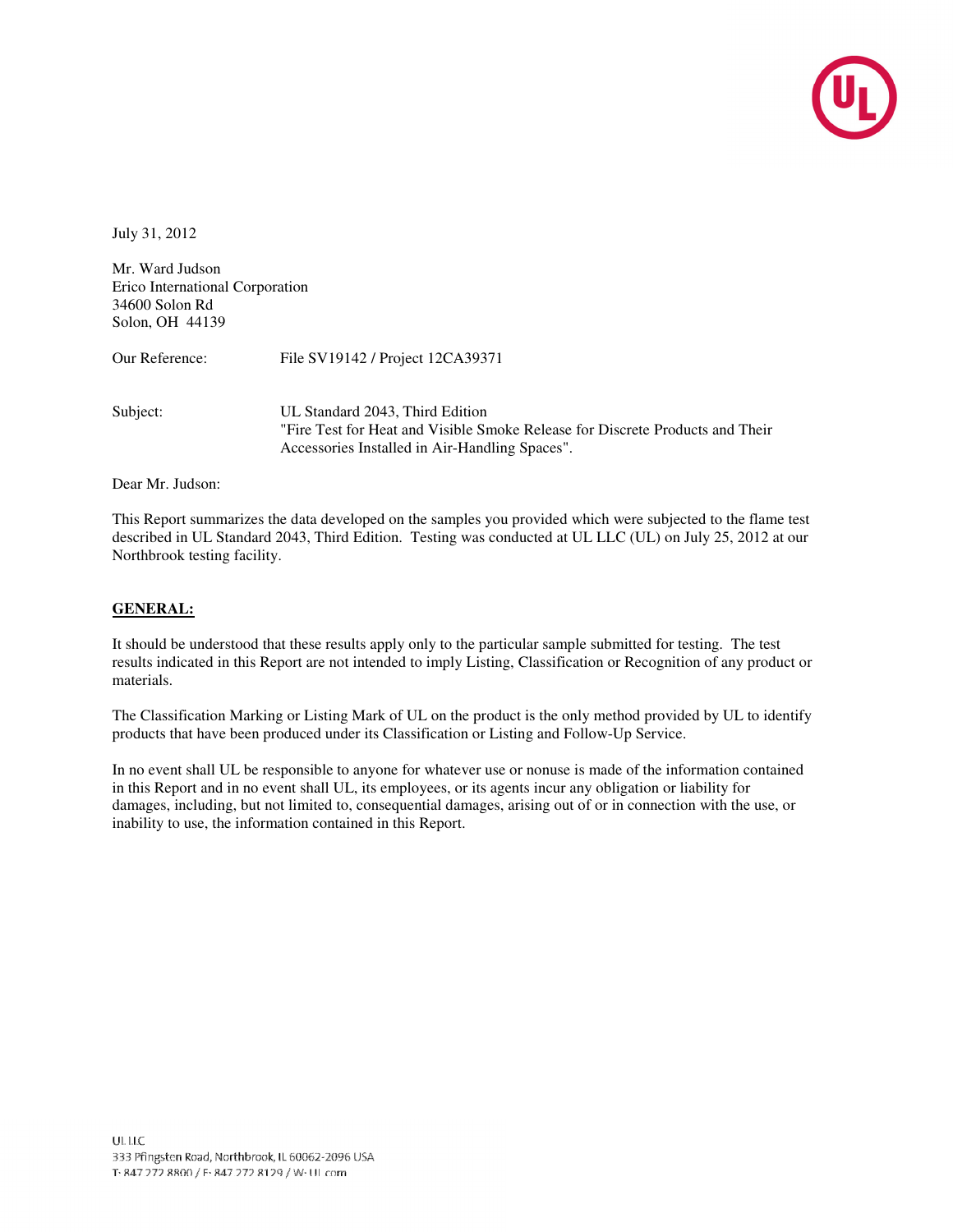## **T E S T R E C O R D**

### **SAMPLES:**

The plastic housings evaluated are described in Table 1. UL did not witness the production of the test sample nor were we provided with information relative to the formulation or identification of component materials used in the manufacture of the test samples.

Table 1 - Sample Description

| <b>Sample</b><br>Reference | <b>Description</b>                                   |
|----------------------------|------------------------------------------------------|
| В                          | 20 pieces of EC311P IN AV161 FROM POLYOLEFIN COMPANY |

#### **METHOD:**

The tests were conducted in accordance with the test procedure described in UL Standard 2043, Third Edition ("Fire Test for Heat and Visible Smoke Release for Discrete Products and Their Accessories Installed in Air-Handling Spaces"), dated August 20, 2008. This test method is used to determine the heat release rate, smoke release and optical density of the samples. The test samples were positioned and installed in the test enclosure as described in Appendix A.

### **CRITERIA:**

Test samples fail to meet the requirements of UL 2043 if any of the following criteria are exceeded:

- 1) The peak heat release rate shall be 100 kW or less during the test.
- 2) The peak optical density shall be 0.50 or less during the test.
- 3) The average normalized optical density shall be 0.15 or less during the test.

Note: The above criteria do not include the contribution of the propane ignition burner.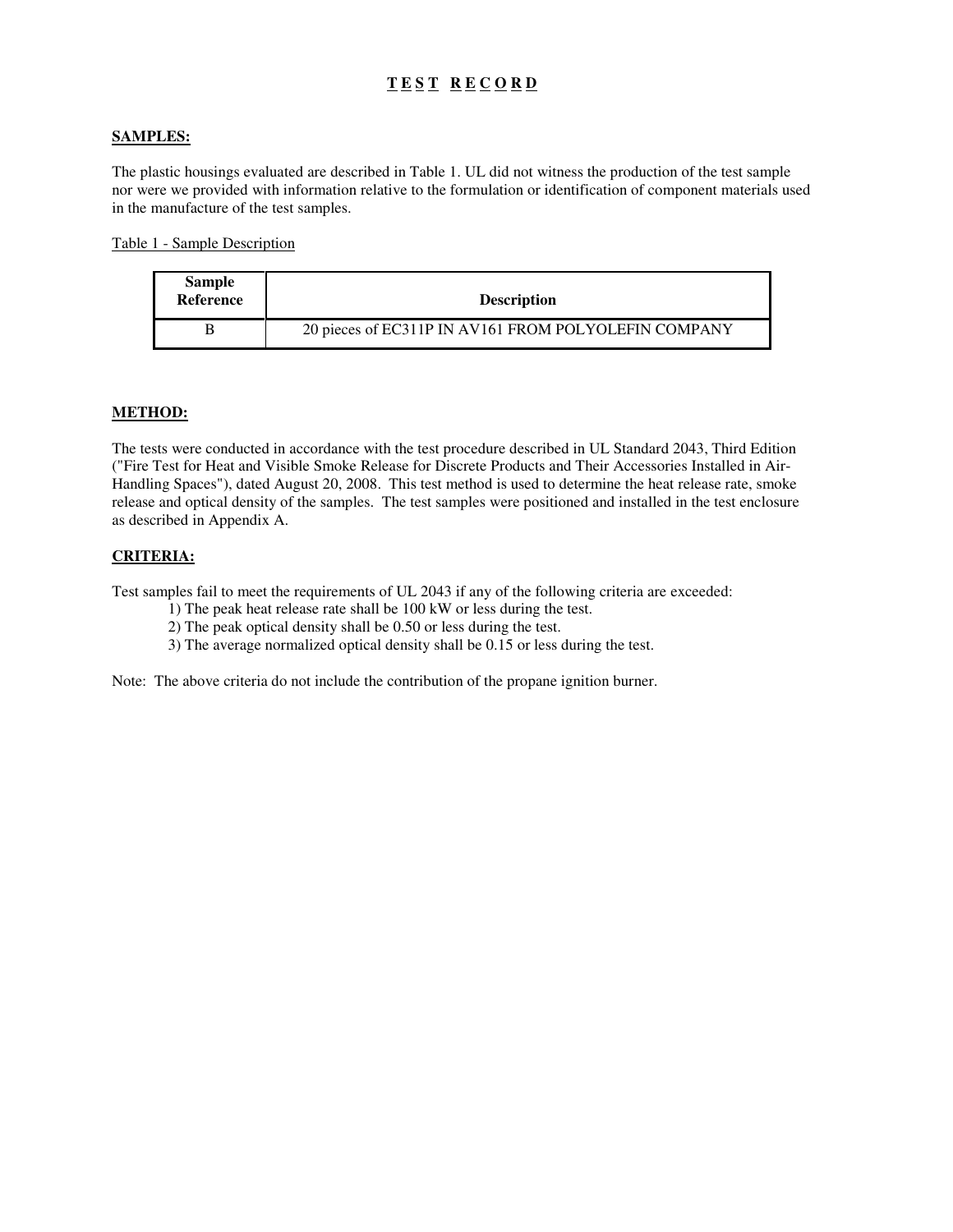### **RESULTS:**

The summary of test results is tabulated in Table 2 below. Graphs of heat release rate, smoke release rate, and normalized optical density are given in Appendix B. Pre and post-test photographs for each test are given in Appendix A. In addition, a videotape of each test was made and provided.

Table 2 - Test Results

| Sample -<br><b>Test Ref.</b> | <b>Peak Heat</b><br><b>Release</b><br>(kW)<br>Rate | <b>Peak Normalized</b><br><b>Optical Density</b> | Average<br><b>Normalized</b><br><b>Optical Density</b> | <b>Peak Smoke</b><br><b>Release Rate</b><br>$(m^2/s)$ | <b>Total Smoke</b><br>Released $(m2)$ |
|------------------------------|----------------------------------------------------|--------------------------------------------------|--------------------------------------------------------|-------------------------------------------------------|---------------------------------------|
| $B-1$                        | 24                                                 | 0.18                                             | 0.01                                                   | 0.07                                                  | 6.4                                   |

Please note that the values in Table 2 above as well as the graphs in Appendix B omit the heat and smoke contribution from the propane ignition burner.

# COMPLETION OF INVESTIGATION

Since this completes the anticipated work, we have instructed our Accounting Department to terminate the investigation and invoice you for the charges incurred to date.

If you have any questions, please do not hesitate to contact the undersigned.

Very truly yours Reviewed by:

Senior Project Engineer Senior Staff Engineer 3019B NBK FPD 3019E NBK FPD George.Hunter@ul.com Randall.K.Laymon@ul.com

GEORGE HUNTER (847)-664-3481 RANDALL LAYMON (847)-664-2687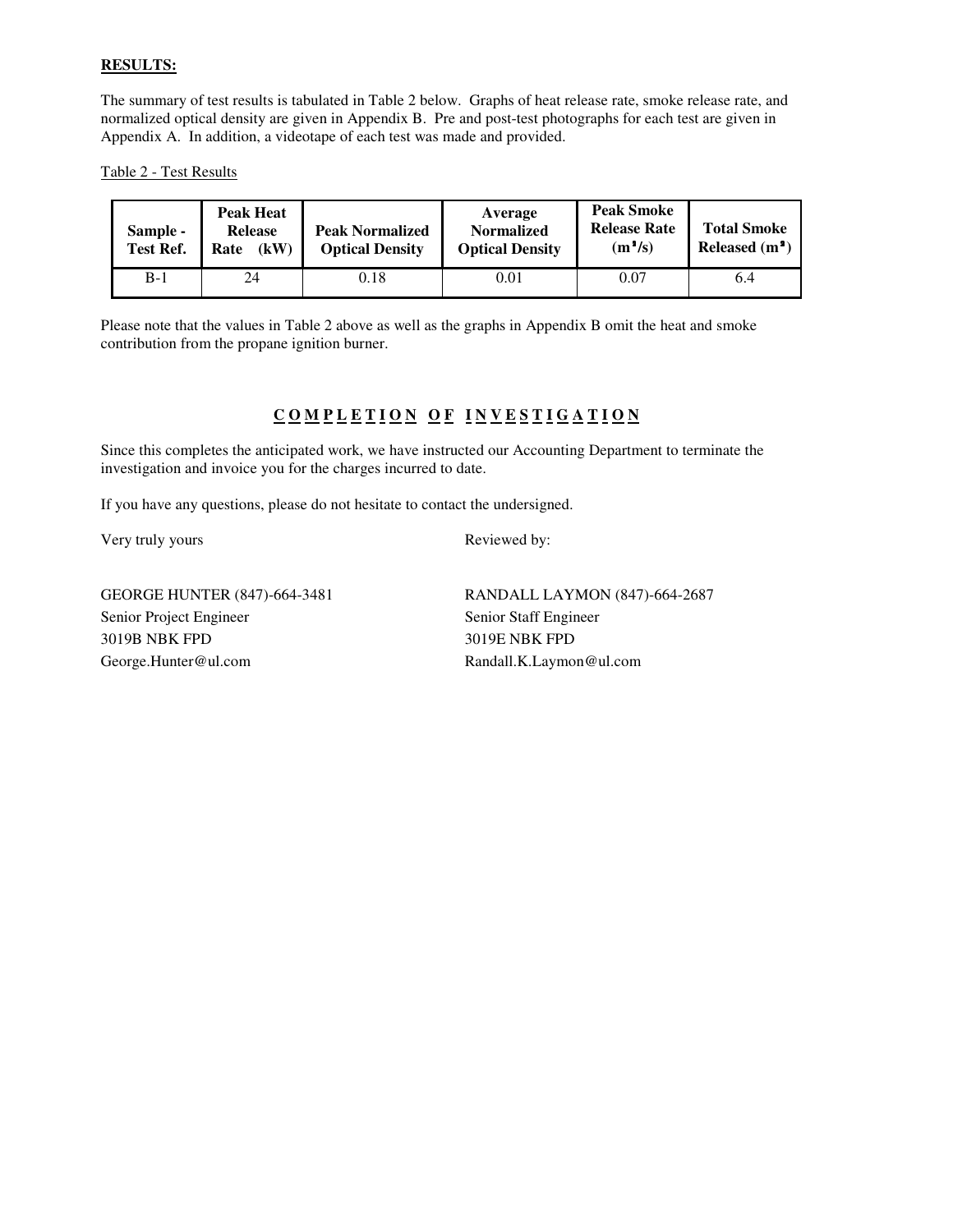# $A P P E N D I X A$

### **TEST B-1**

### 07251219

### **Sample Description:** 20 pieces of EC311P IN AV161 FROM POLYOLEFIN CO.

**Test Notes:** The sample was positioned on fine wire mesh and situated above the center of the test burner. The sample was placed face down & up.

Post Test Observations: The sample was not still burning with no smoke at the conclusion of the test.

**Photos:** 

**Pre-Test Post-Test** 

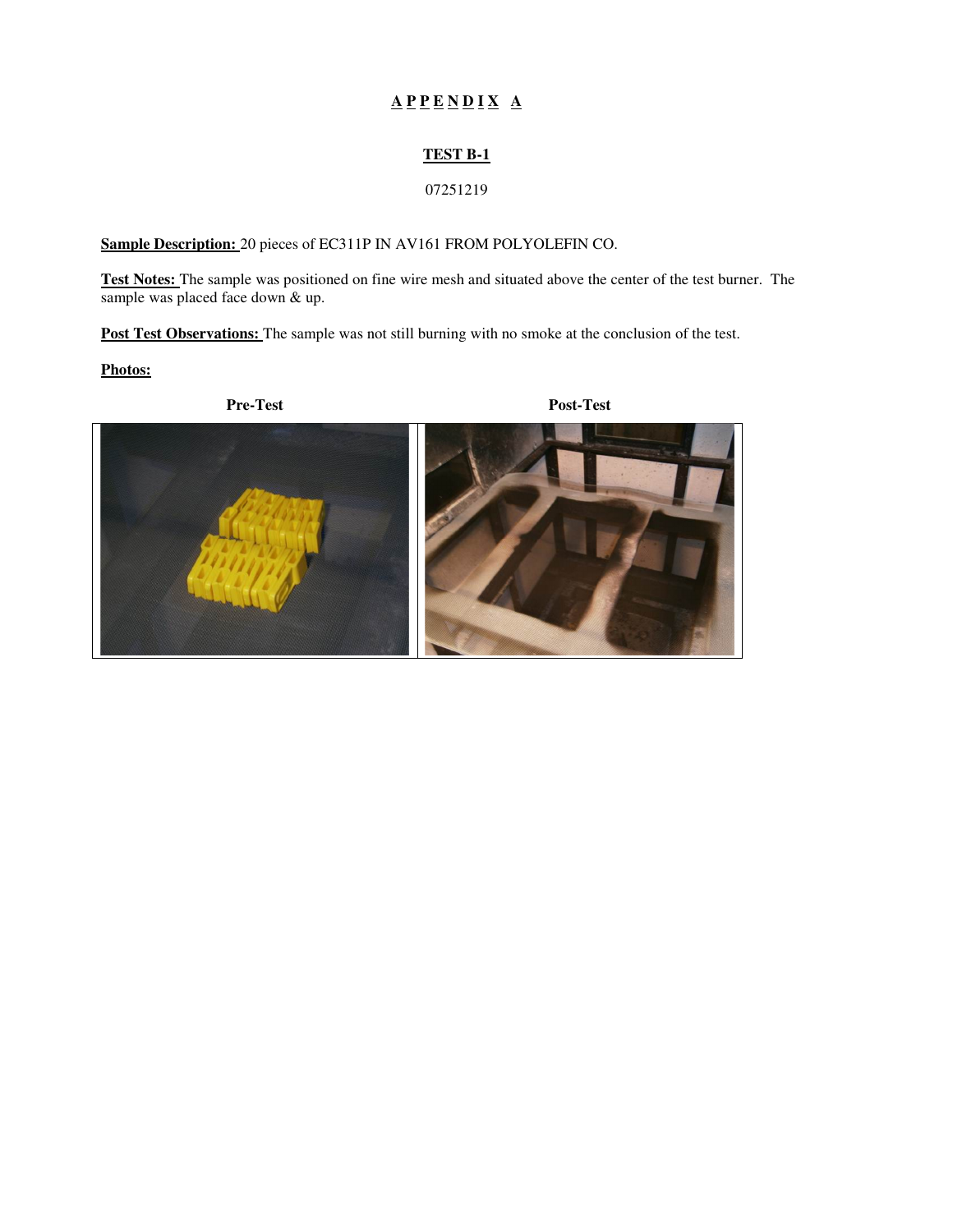# $A P P E N D I X B$

## **GRAPHICAL DATA**

**File SV19142, Project 12CA39371**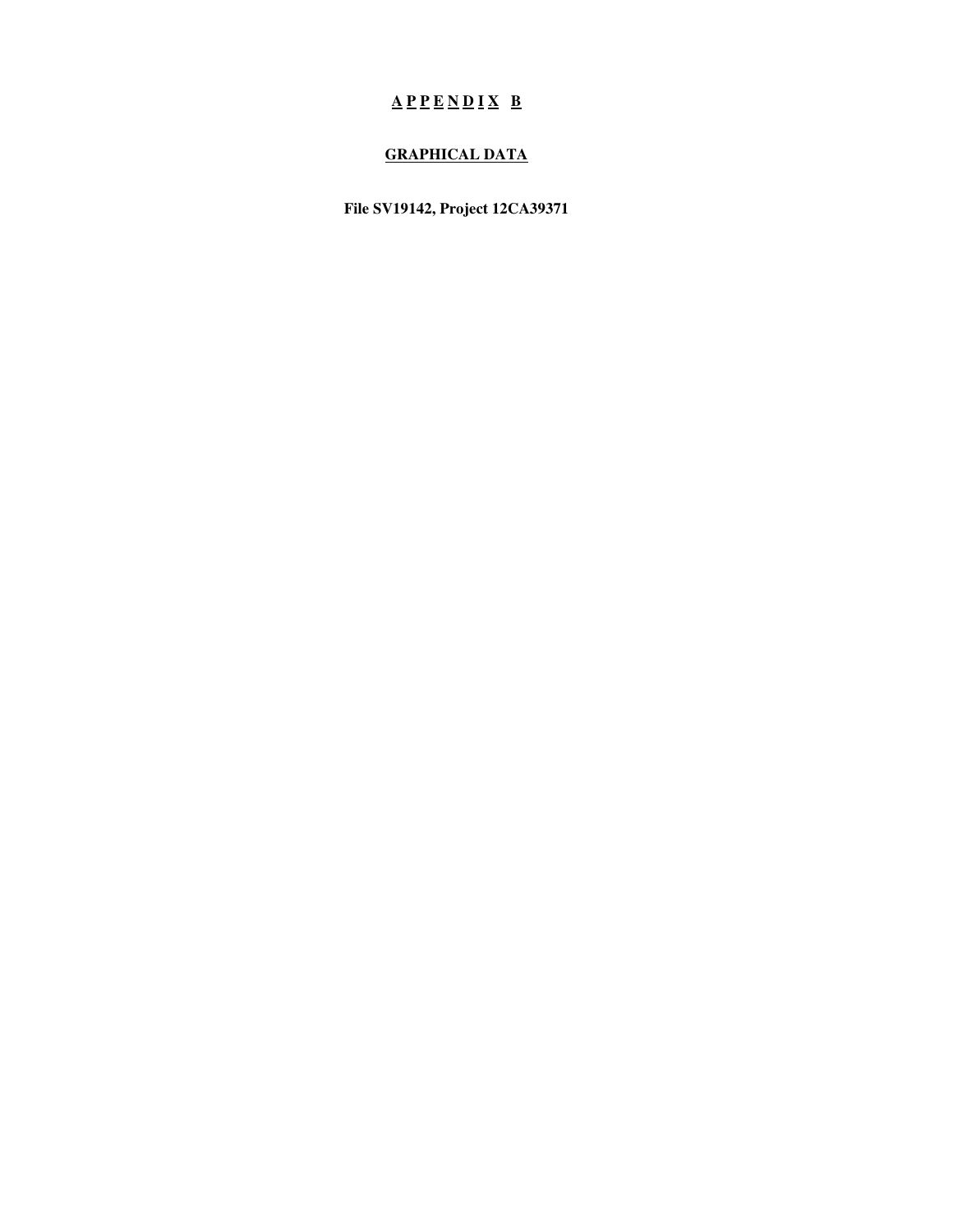

| <b>Test</b> | <b>Test</b> |                                                     | <b>Peak Normalized</b> | <b>Average Normalized</b> |
|-------------|-------------|-----------------------------------------------------|------------------------|---------------------------|
| Number      | Code        | <b>Description</b>                                  | <b>Optical Density</b> | <b>Optical Density</b>    |
| $B-1$       | 07251219    | 20 pieces of EC311P IN AV161 FROM<br>POLYOLEFIN CO. | 0.18                   | 0.01                      |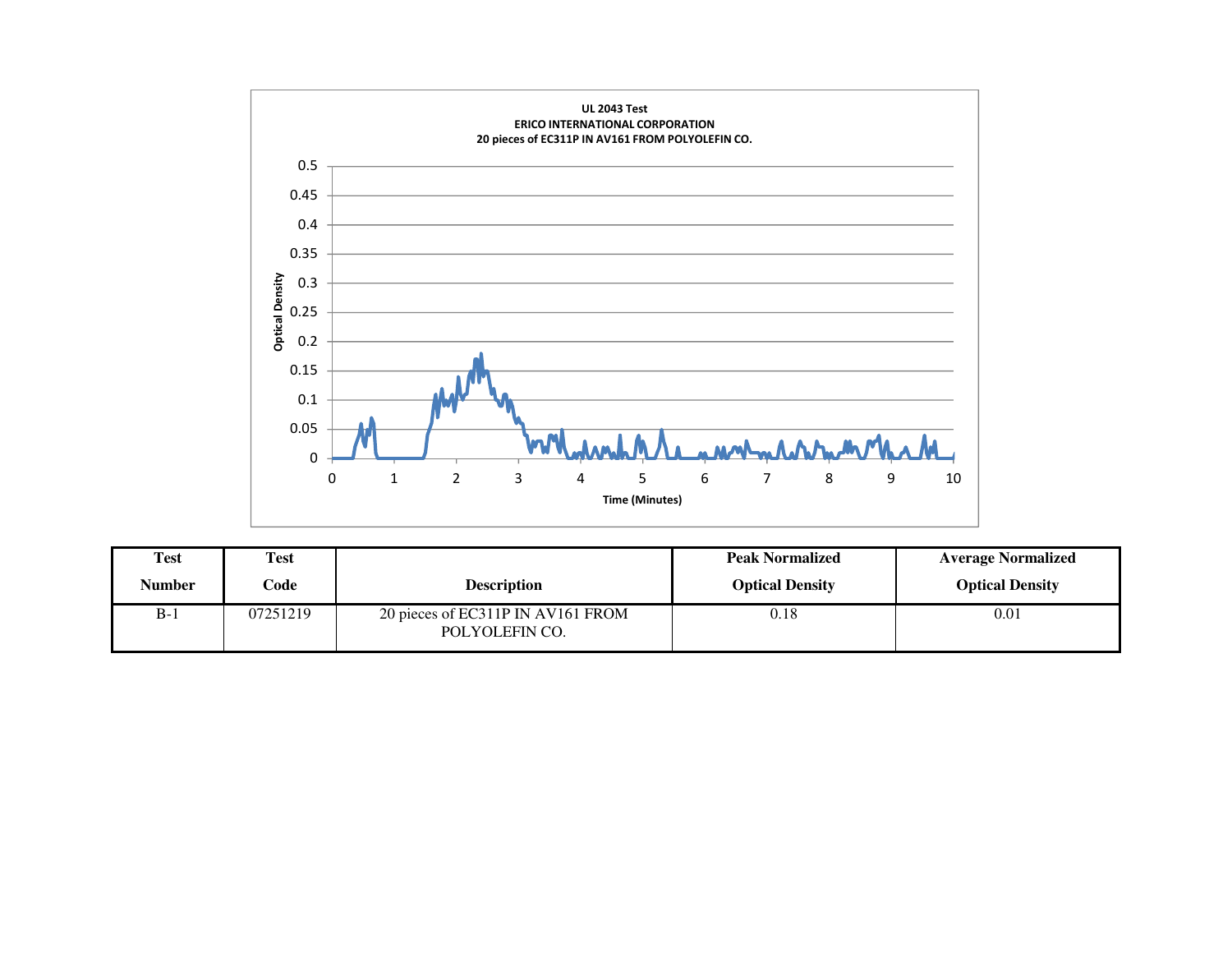

| Test          | Test     |                                                     | <b>Peak Heat Release Rate</b> |
|---------------|----------|-----------------------------------------------------|-------------------------------|
| <b>Number</b> | Code     | <b>Description</b>                                  | (kW)                          |
| $B-1$         | 07251219 | 20 pieces of EC311P IN AV161 FROM<br>POLYOLEFIN CO. | 24                            |